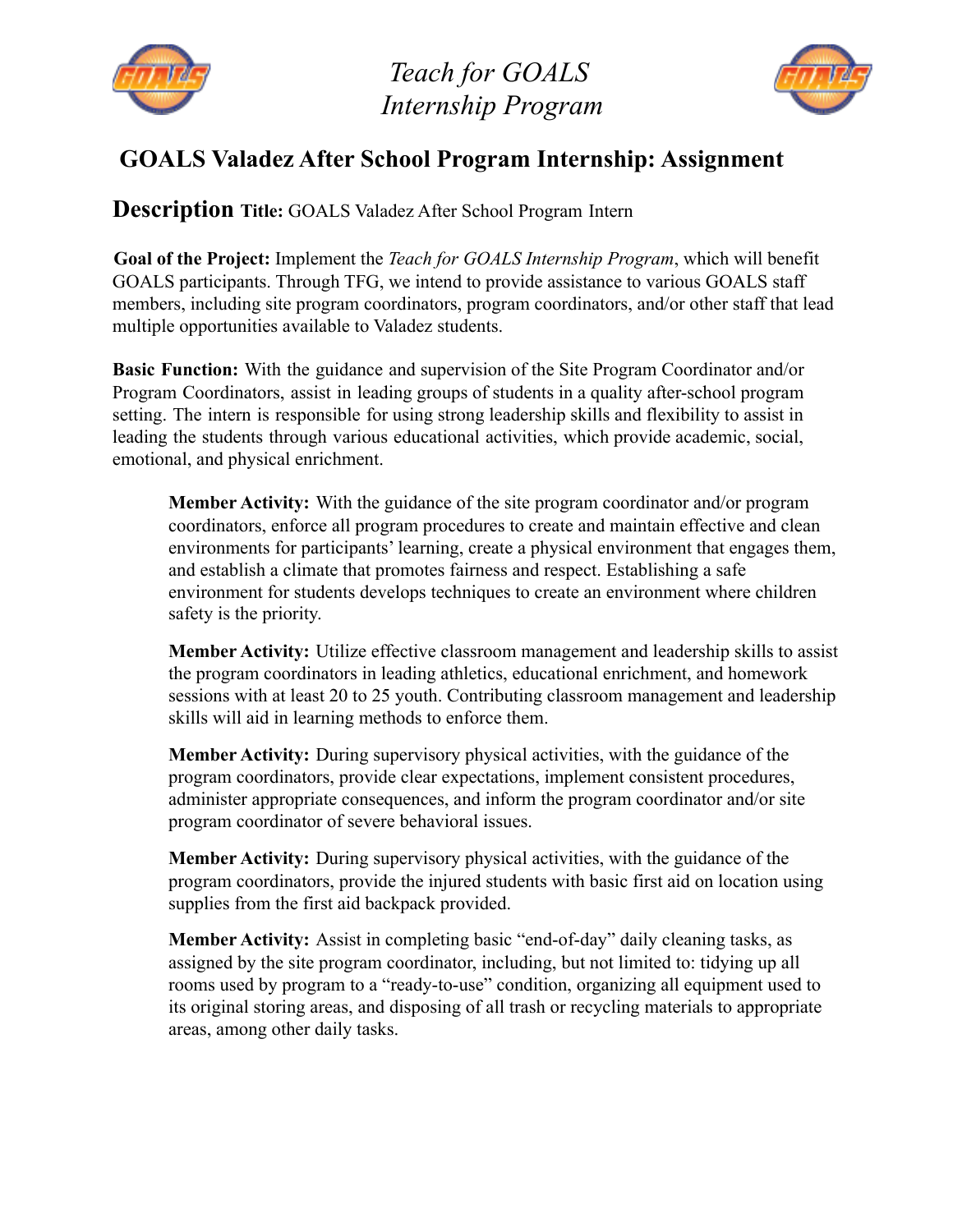**Member Activity:** Develop and implement an enriching weekly series curriculum – based on the intern's experience and interests – that engages and enhances the participant's basic knowledge and life skills on the designated topic.

**Member Activity**: Attend mandatory weekly Professional Development courses in order to enhance the internship experience and ensure interns gain knowledge and hands on training in how to be a professional in a work and academic environment

## **Knowledge of:**

• Practices, methods, and techniques used in classroom management. Guidance and experience to establish such practices, methods, and techniques will be provided. • Basic First Aid and CPR knowledge. Guidance and experience to establish such techniques will be provided.

- Interpersonal skills using tact, patience, and courtesy.
- Basic athletic and sports rules and procedures.

## **Ability to:**

- Follow directions provided by the site program coordinator or program coordinators
- Adapt plans to meet different needs, learning rates, and instructional levels of students
- Help to create an instructional program and an environment favorable to learning and personal growth
- Establish effective rapport with participants
- Motivate students to develop skills, attitudes, and knowledge needed to provide a good foundation for citizen in society, in accordance with each student's ability
- Monitor participants in the afterschool program with the supervision of site program coordinator and/or program coordinators
- Display the use of good judgment in making decisions
- Maintain professional relationships with students, parents, colleagues, and supervising staff members
- Communicate effectively both orally and in writing
- Maintain acceptable standards of physical health, energy, and emotional adjustment to the job environment
- Bend at the waist, kneel, or crouch to assist participants
- Stand for extended periods of time

**Education and Experience:** Graduation from high school or its equivalent is required **and** one of the following- (1) an associates' degree or higher; (2) complete at least 60 units of study at an institution of higher education; (3) 2 years' volunteer or work experience. A typical way of obtaining the knowledge, skills, and abilities outlined above is paid or volunteer experience working with children in an educational or child care setting, or any combination of training and experience that could likely provide the desired knowledge and abilities. Completion of specialized training in the area of instructional services, psychology, or guidance is highly desirable, as well as bilingualism (Spanish).